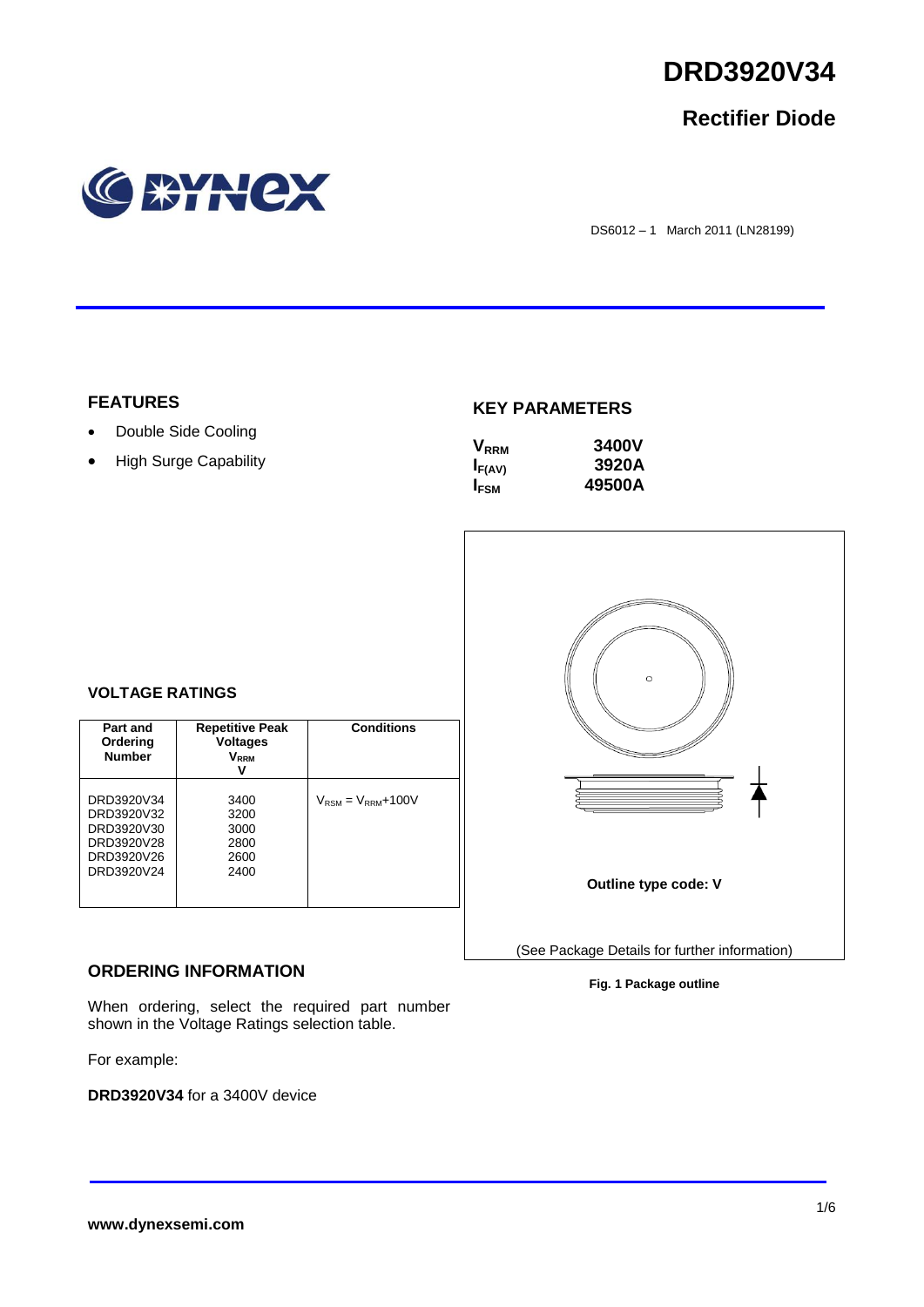

# **CURRENT RATINGS**

**Tcase = 75°C unless stated otherwise**

| Symbol              | <b>Parameter</b>                     | <b>Test Conditions</b>   | Max. | <b>Units</b> |  |  |
|---------------------|--------------------------------------|--------------------------|------|--------------|--|--|
|                     | Double Side Cooled                   |                          |      |              |  |  |
| $I_{F(AV)}$         | Mean forward current                 | Half wave resistive load | 4740 | A            |  |  |
| I <sub>F(RMS)</sub> | <b>RMS</b> value                     | -                        | 7440 | A            |  |  |
| IF.                 | Continuous (direct) on-state current | -                        | 6700 | A            |  |  |

### **Tcase = 100°C unless stated otherwise**

| Symbol                    | <b>Parameter</b>                     | <b>Test Conditions</b>   | Max. | <b>Units</b> |  |
|---------------------------|--------------------------------------|--------------------------|------|--------------|--|
| <b>Double Side Cooled</b> |                                      |                          |      |              |  |
| $I_{F(AV)}$               | Mean forward current                 | Half wave resistive load | 3920 | A            |  |
| I <sub>F(RMS)</sub>       | <b>RMS</b> value                     | $\blacksquare$           | 6150 | A            |  |
| ΙF                        | Continuous (direct) on-state current | ۰                        | 5540 | A            |  |

# **SURGE RATINGS**

| Symbol      | <b>Parameter</b>                        | <b>Test Conditions</b>                            | Max.  | <b>Units</b>      |
|-------------|-----------------------------------------|---------------------------------------------------|-------|-------------------|
| <b>IFSM</b> | Surge (non-repetitive) on-state current | 10ms half sine, $T_{\text{case}} = 175^{\circ}$ C | 49.5  | kA                |
| $l^2t$      | I <sup>'</sup> t for fusing             | $V_R = 0$                                         | 12.25 | MA <sup>2</sup> s |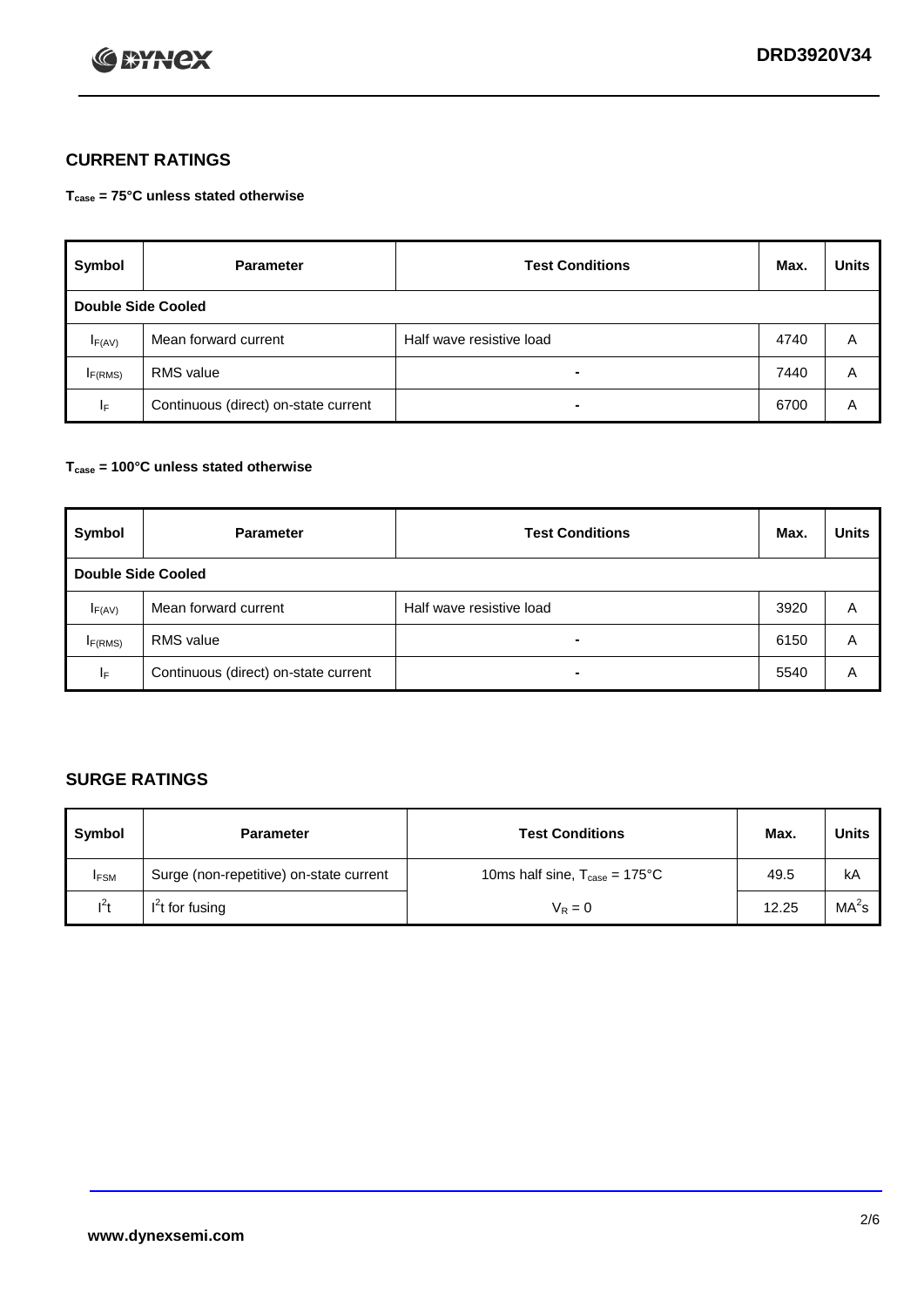# **THERMAL AND MECHANICAL RATINGS**

| Symbol           | <b>Parameter</b>                      | <b>Test Conditions</b>                      |    | Min.  | Max.  | <b>Units</b> |
|------------------|---------------------------------------|---------------------------------------------|----|-------|-------|--------------|
| $R_{th(j-c)}$    | Thermal resistance - junction to case | Double side cooled                          | DC |       | 0.01  | °C/W         |
| $R_{th(c-h)}$    | Thermal resistance – case to heatsink | Double side cooled                          | DC |       | 0.003 | °C/W         |
| $T_{\rm vj}$     | Virtual junction temperature          | Blocking V <sub>DRM</sub> / <sub>VRRM</sub> |    | -40   | 175   | °C           |
| $T_{\text{stg}}$ | Storage temperature range             |                                             |    | $-40$ | 175   | °C           |
| $F_m$            | Clamping force                        |                                             |    | 50    | 62    | kN           |

# **CHARACTERISTICS**

| Symbol                   | <b>Parameter</b>     | <b>Test Conditions</b>                          | Min.           | Max.  | <b>Units</b> |
|--------------------------|----------------------|-------------------------------------------------|----------------|-------|--------------|
| $\mathsf{V}_\mathsf{FM}$ | Forward voltage      | At 3000A peak, $T_{\text{case}} = 25^{\circ}C$  |                | 1.25  | V            |
| <b>I</b> <sub>RM</sub>   | Peak reverse current | At $V_{DRM}$ , $T_{case} = 175^{\circ}C$        | ۰              | 250   | mA           |
| $Q_{\rm S}$              | Total stored charge  | $I_F = 4000A$ , dl <sub>RR</sub> /dt = 10A/us   | ۰              | 5500  | μC           |
|                          |                      | $T_{\text{case}} = 175^{\circ}C$ , $V_R = 100V$ |                |       |              |
| V <sub>TO</sub>          | Threshold voltage    | At $T_{vi} = 175^{\circ}C$                      | $\blacksquare$ | 0.85  | V            |
| $r_{\text{T}}$           | Slope resistance     | At $T_{vi} = 175^{\circ}C$                      | ۰              | 0.084 | $m\Omega$    |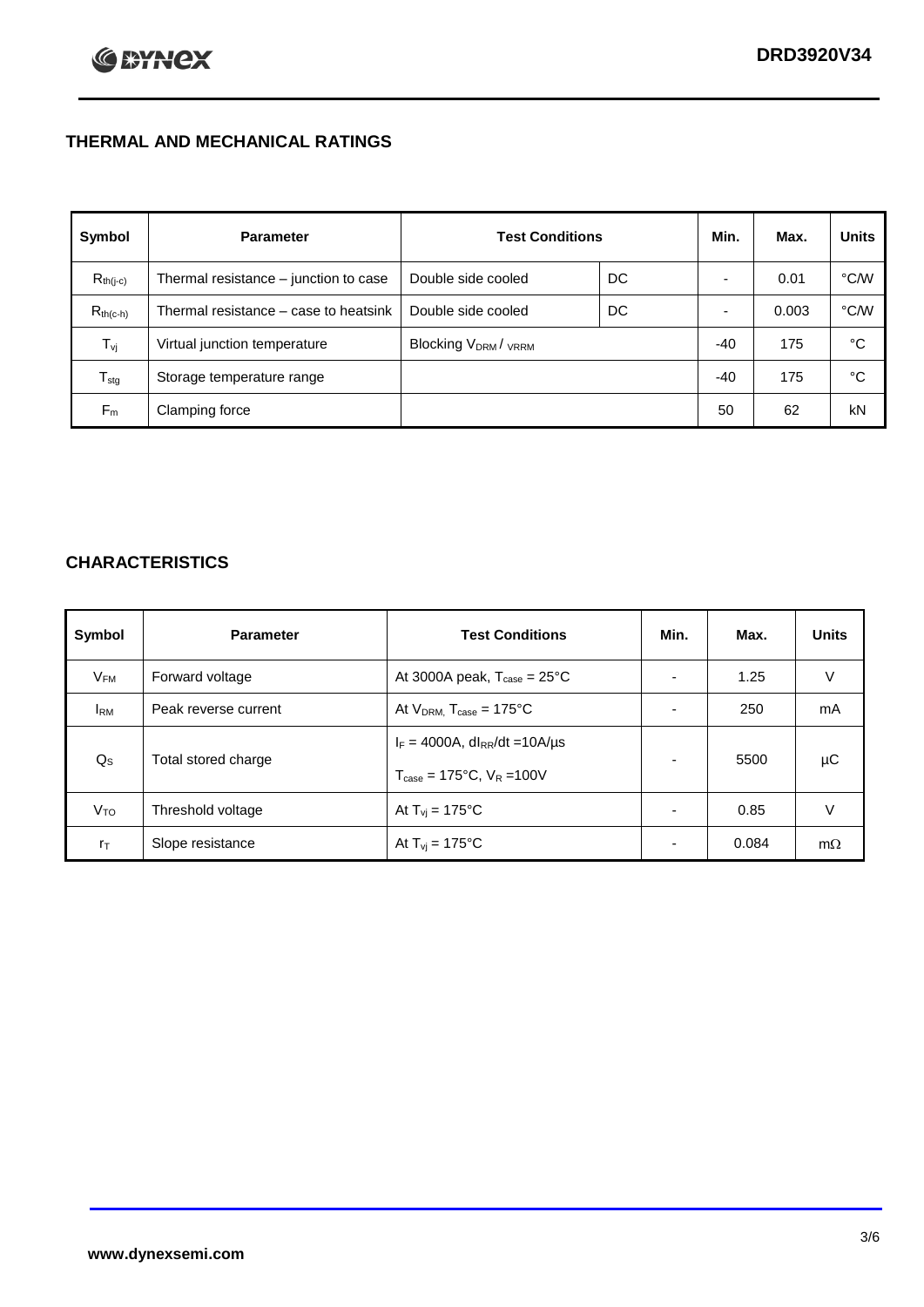# **C BYNCX**

## **CURVES**



### **Fig.2 Maximum forward characteristics Fig.3 Dissipation curves**



**junction to case**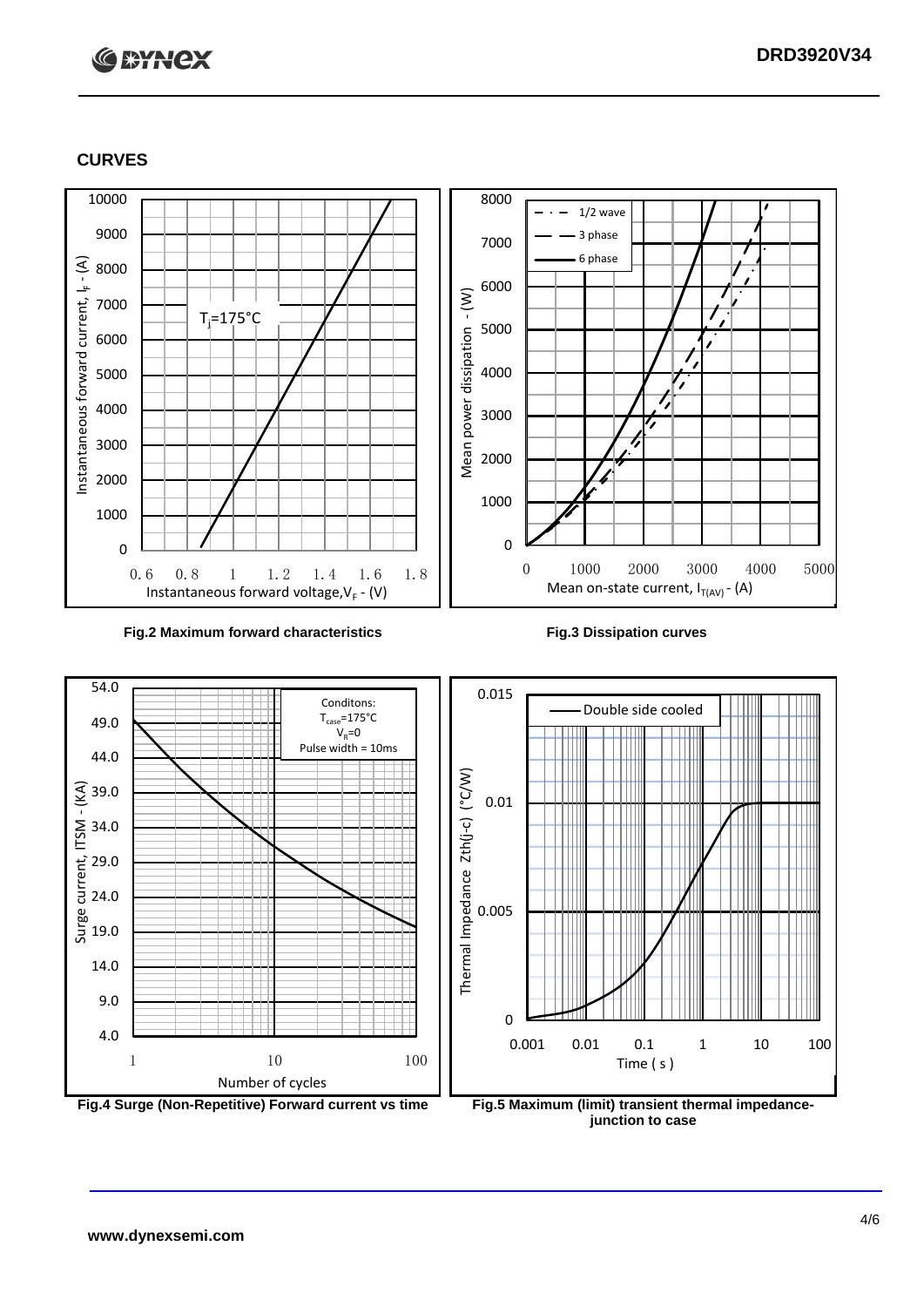

## **PACKAGE DETAILS**

For further package information, please contact Customer Services. All dimensions in mm, unless stated otherwise. DO NOT SCALE.



### **Note:**

Some packages may be supplied with gate and or tags.